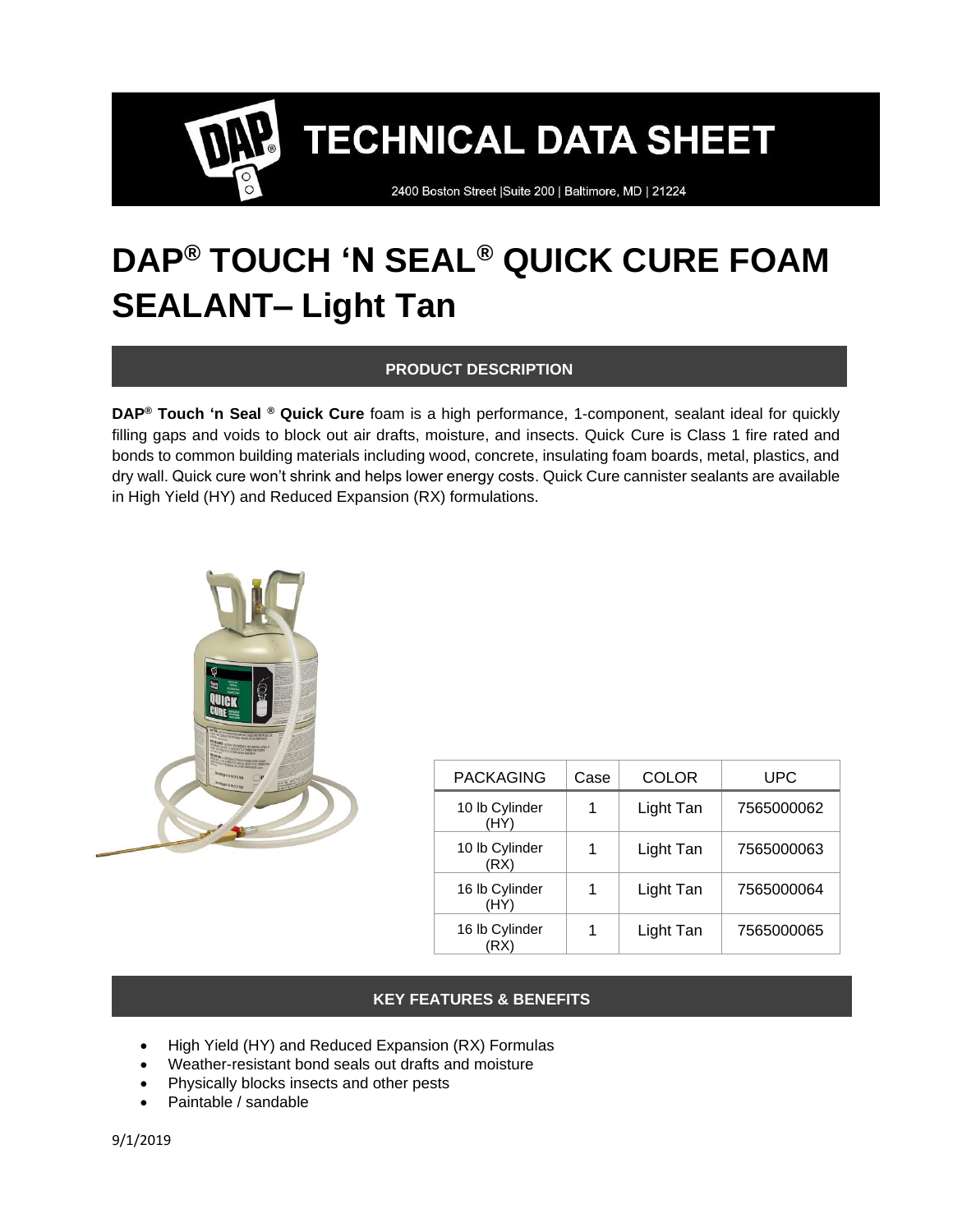2400 Boston Street | Suite 200 | Baltimore, MD | 21224

- Saves energy
- ICC-ES ESR 1926
- Interior / exterior use

#### **SUGGESTED USES**

#### **USE TO FILL AND SEAL:**

- Through-penetrations
- Gaps and cracks in foundations, crawlspaces, attics, and basements
- Partitions and stud walls
- Top and bottom of stair stringer
- Space connections in soffits and drop ceilings
- Concrete slabs
- Sill plates
- Rim joists

#### **FOR BEST RESULTS**

- Apply in temperatures between 60°F- 100°F (16°C 38°C)
- Surface must be clean, dry, and free of all foreign material for adhesion
- If used outdoors, paint to avoid foam discoloration
- Use around, not inside, junction boxes

#### **APPLICATION**

**DIRECTIONS: Important – read all directions and cautions before use. Always wear gloves, eye protection and work clothes. Use drop cloths. Product is flammable during dispensing – turn off sources of ignition prior to use. Always refer to local building codes prior to application of Touch n' Seal sealants. CYLINDER MAY BURST IF LEFT IN HOT VEHICLE, EXPOSED TO DIRECT SUNLIGHT OR TEMPERATURES ABOVE 122°F (50°C).**

**Preparation / Application:** To promote adhesion, surface must be clean, dry, and free of all foreign material. Check expiration date on carton to ensure product is current. Chemical contents must be 70°F – 90°F (21°C – 32ׄ°C) before dispensing. Application in lower/higher temperatures may alter set-up / cure time, yield, density, physical properties, and reduce overall performance. Do not expose to heat, sparks or open flames. Remove cylinder from carton and shake about 10 times; stand upright. With applicator in closed position, attach hose to wand and cylinder valve. Tighten fittings with open-end wrench; do not overtighten. Open cylinder valve and move wand lever to open position, regulating flow rate with lever. Dispense on scrap material first, then fill voids about 40% full, leaving room for foam to expand.

**Clean-up:** If wet foam contacts skin, clean immediately with a dry rag – do not use water – water accelerates curing. Cured foam must be removed mechanically from surfaces. Uncured foam can be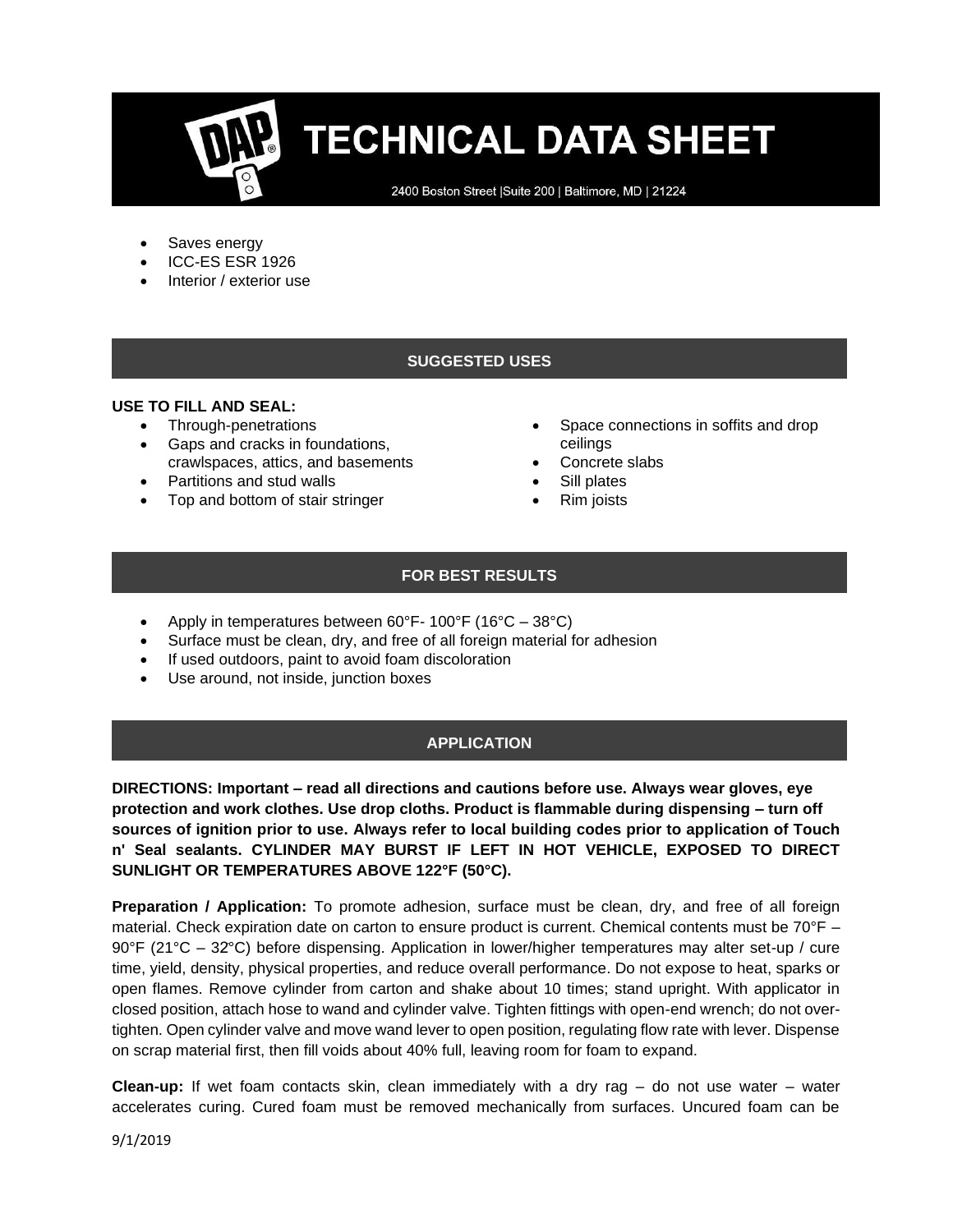2400 Boston Street | Suite 200 | Baltimore, MD | 21224

cleaned from most surfaces with Foam Cleaner or acetone. If foam dries on skin, apply generous amounts of petroleum jelly, put on plastic gloves and wait 1 hour. With a clean cloth, firmly wipe off residue and repeat process if necessary. DO NOT use acetone or other solvents to remove product from skin.

**Storage & Disposal.** Keep container tightly closed in a cool, well-ventilated area. Store upright below 90° F (33°C). Do not expose containers to conditions that may damage, puncture, or burst the containers. Dispose of leftover material / containers in accordance with Federal, state, and local regulations. See SDS for more information.

| <b>TYPICAL PHYSICAL &amp; CHEMICAL PROPERTIES</b>              |                                                      |  |  |  |
|----------------------------------------------------------------|------------------------------------------------------|--|--|--|
|                                                                |                                                      |  |  |  |
| Yield (3/8" bead) ASTM C1536                                   | 10 lb. $HY - 6,800$ ln ft<br>16 lb HY - 10,900 ln ft |  |  |  |
|                                                                | 10 lb $RX - 6,500$ ln ft                             |  |  |  |
|                                                                | 16 lb TX - 10,500 ln ft                              |  |  |  |
| Dry Time/ Tack Free @ 72°F / 50% R. H.                         | $<$ 15 minutes                                       |  |  |  |
| Cure Time @ 72°F / 50% R. H.                                   | 24 hours                                             |  |  |  |
| <b>Shelf Life</b>                                              | 18 months (unopened)                                 |  |  |  |
| <b>Application Temperature Range</b>                           | 50°F to 100°F (10°C ~ 38°C)                          |  |  |  |
| Cuttable                                                       | $<$ 1 hour                                           |  |  |  |
| International Building Code                                    | Compliant                                            |  |  |  |
| International Residential Code                                 | Compliant                                            |  |  |  |
| <b>BOCA National Building Code</b>                             | Compliant                                            |  |  |  |
| <b>ICC-ES</b>                                                  | ESR-1926                                             |  |  |  |
| UL Classified Caulking & Sealants                              | Listed                                               |  |  |  |
| UL 723 Surface Burning Characteristics Fire Test (Flame/Smoke) | 20/25                                                |  |  |  |

#### **SAFETY**

See product label or Safety Data Sheet (SDS) for health and safety information. You can request an SDS by visiting our website at dap.com or calling 888-DAP-TIPS.

#### **WARRANTY**

**LIMITED WARRANTY:** If the product fails to perform when used as directed, within one year from the date of purchase, call 888-DAP-TIPS, with your sales receipt and product container available, for replacement product or sales price refund. DAP Products Inc. will not be responsible for incidental or consequential damages.